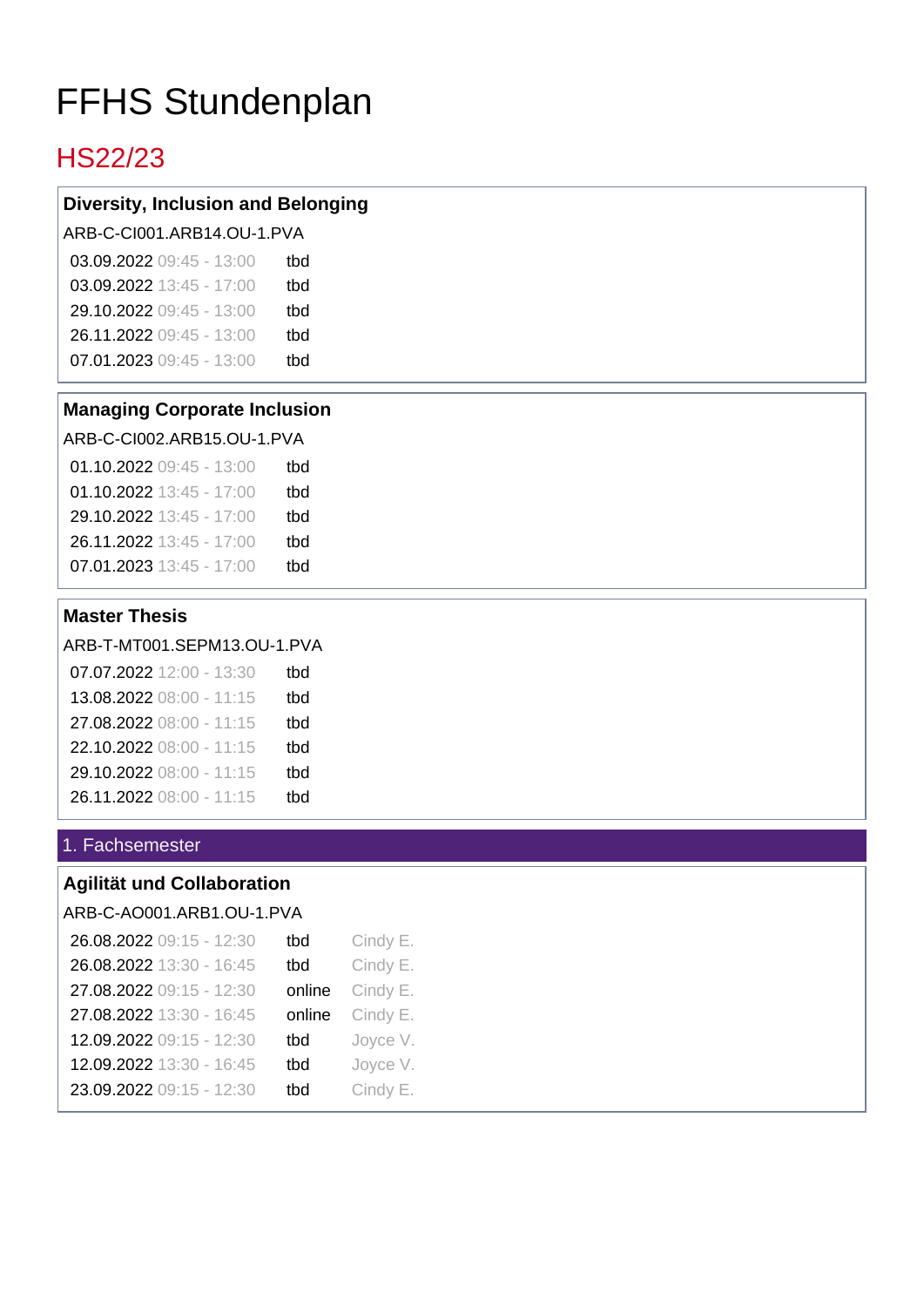#### **Design Thinking, Corporate Communication and Learning**

ARB-C-AO002.ARB2.OU-1.PVA

| 21.10.2022 09:15 - 12:30 | tbd    |
|--------------------------|--------|
| 21.10.2022 13:30 - 16:45 | tbd    |
| 26.10.2022 17:45 - 21:00 | online |
| 02.11.2022 17:45 - 21:00 | online |
| 16.11.2022 18:30 - 20:15 | online |
| 18.11.2022 09:15 - 12:30 | online |
| 16.12.2022 09:15 - 12:30 | tbd    |
| 16.12.2022 13:30 - 16:45 | tbd    |
|                          |        |

#### **Flexible Arbeitsformen und innovative Arbeitsräume**

#### ARB-C-AO003.ARB3.OU-1.PVA

| 25.11.2022 09:15 - 12:30 | online            |
|--------------------------|-------------------|
| 25.11.2022 13:30 - 16:45 | online            |
| 08.12.2022 09:15 - 12:30 | Extern            |
| 08.12.2022 13:30 - 16:45 | Zürich Gleisarena |
| 09.12.2022 09:15 - 12:30 | Extern            |
| 09.12.2022 13:30 - 16:45 | Zürich Gleisarena |
| 21.12.2022 17:45 - 21:00 | online            |

#### 3. Fachsemester

# **Transformiertes Human Resource Management**

ARB-C-IHRM001.ARB7.OU-1.PVA

| thd    |
|--------|
| thd    |
| online |
| online |
| tbd    |
| thd    |
|        |

#### **Zukunftsorientierte Personalentwicklung und Big Data im HR**

ARB-C-IHRM002.ARB8.OU-1.PVA

07.10.2022 09:15 - 12:30 07.10.2022 13:30 - 16:45 28.10.2022 09:15 - 12:30 28.10.2022 13:30 - 16:45 04.11.2022 09:15 - 12:30 04.11.2022 13:30 - 16:45 tbd tbd online online tbd tbd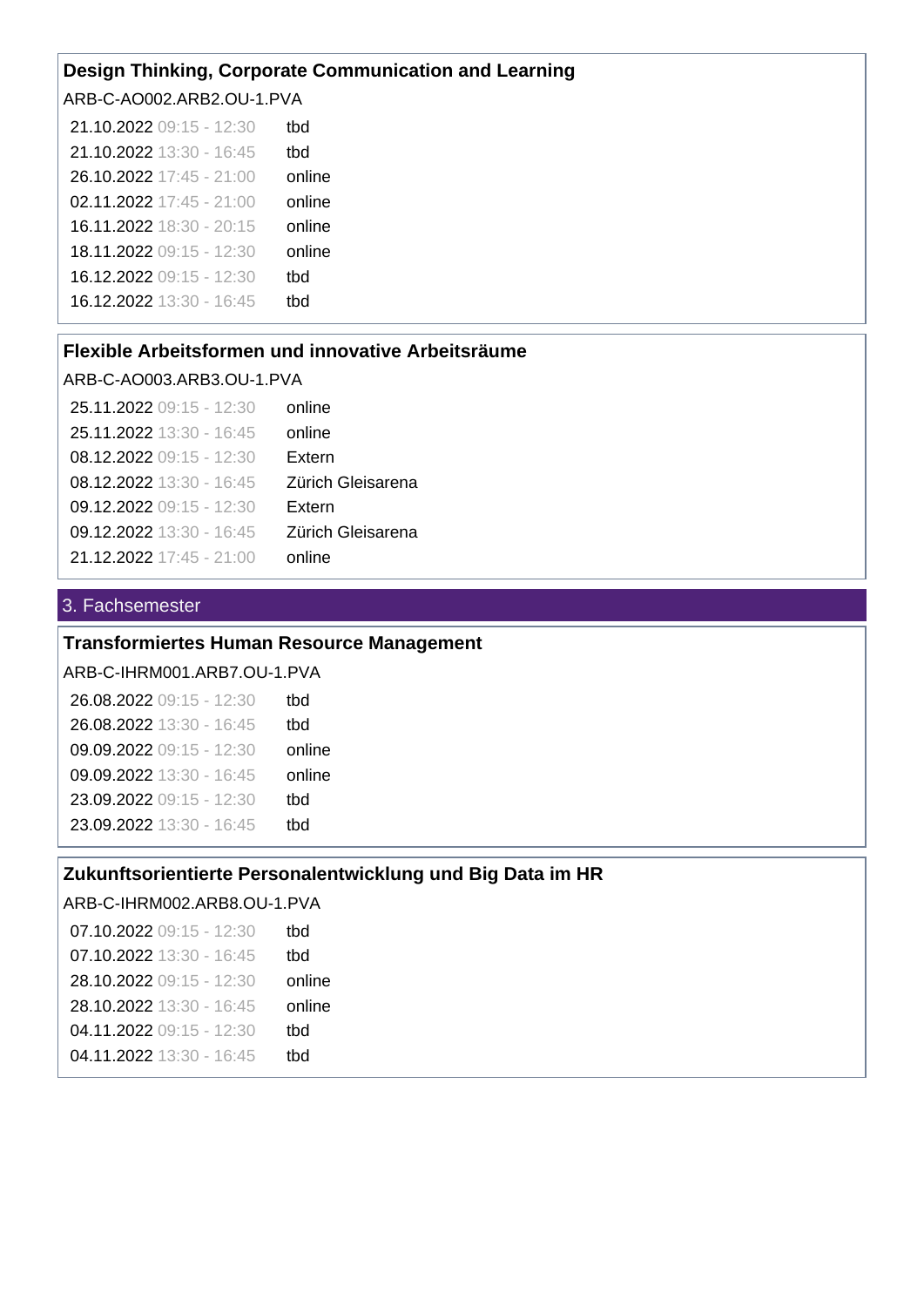# **Rechtliche Grundlagen und Corporate Social Responsibility**

ARB-C-IHRM003.ARB9.OU-1.PVA

| 18.11.2022 09:15 - 12:30 | tbd    |
|--------------------------|--------|
| 18.11.2022 13:30 - 16:45 | tbd    |
| 02.12.2022 09:15 - 12:30 | online |
| 02.12.2022 13:30 - 16:45 | online |
| 16.12.2022 09:15 - 12:30 | tbd    |
| 16.12.2022 13:30 - 16:45 | thd    |

# FS23

# **Employee wellbeing: Entwicklung einer grossartigen Unternehmenskultur in agilen Arbeitswelten**

ARB-C-EW001.ARB11.OU-1.PVA

| 30.01.2023 18:00 - 19:30<br>tbd |  |
|---------------------------------|--|
| 18.02.2023 09:45 - 13:00<br>tbd |  |
| 18.02.2023 13:45 - 17:00<br>tbd |  |
| 11.03.2023 09:45 - 13:00<br>tbd |  |
| 11.03.2023 13:45 - 17:00<br>tbd |  |
| 01.04.2023 09:45 - 13:00<br>tbd |  |
| 01.04.2023 13:45 - 17:00<br>tbd |  |
|                                 |  |

# **Employer Branding**

ARB-C-EB001.ARB13.OU-1.PVA

| 06.05.2023 09:45 - 13:00 | Extern |
|--------------------------|--------|
| 06.05.2023 13:45 - 17:00 | Extern |
| 27.05.2023 09:45 - 13:00 | Extern |
| 27.05.2023 13:45 - 17:00 | Extern |
| 17.06.2023 09:45 - 13:00 | Extern |
| 17.06.2023 13:45 - 17:00 | Extern |
|                          |        |

# **Master Thesis**

#### ARB-T-MT001.SEPM13.OL-1.PVA

| online | 14.11.2022 12:00 - 13:30 |
|--------|--------------------------|
| online | 14.01.2023 08:00 - 11:15 |
| online | 28.01.2023 08:00 - 11:15 |
| online | 25.03.2023 08:00 - 11:15 |
| online | 22.04.2023 08:00 - 11:15 |
| online | 20.05.2023 08:00 - 11:15 |

### 2. Fachsemester